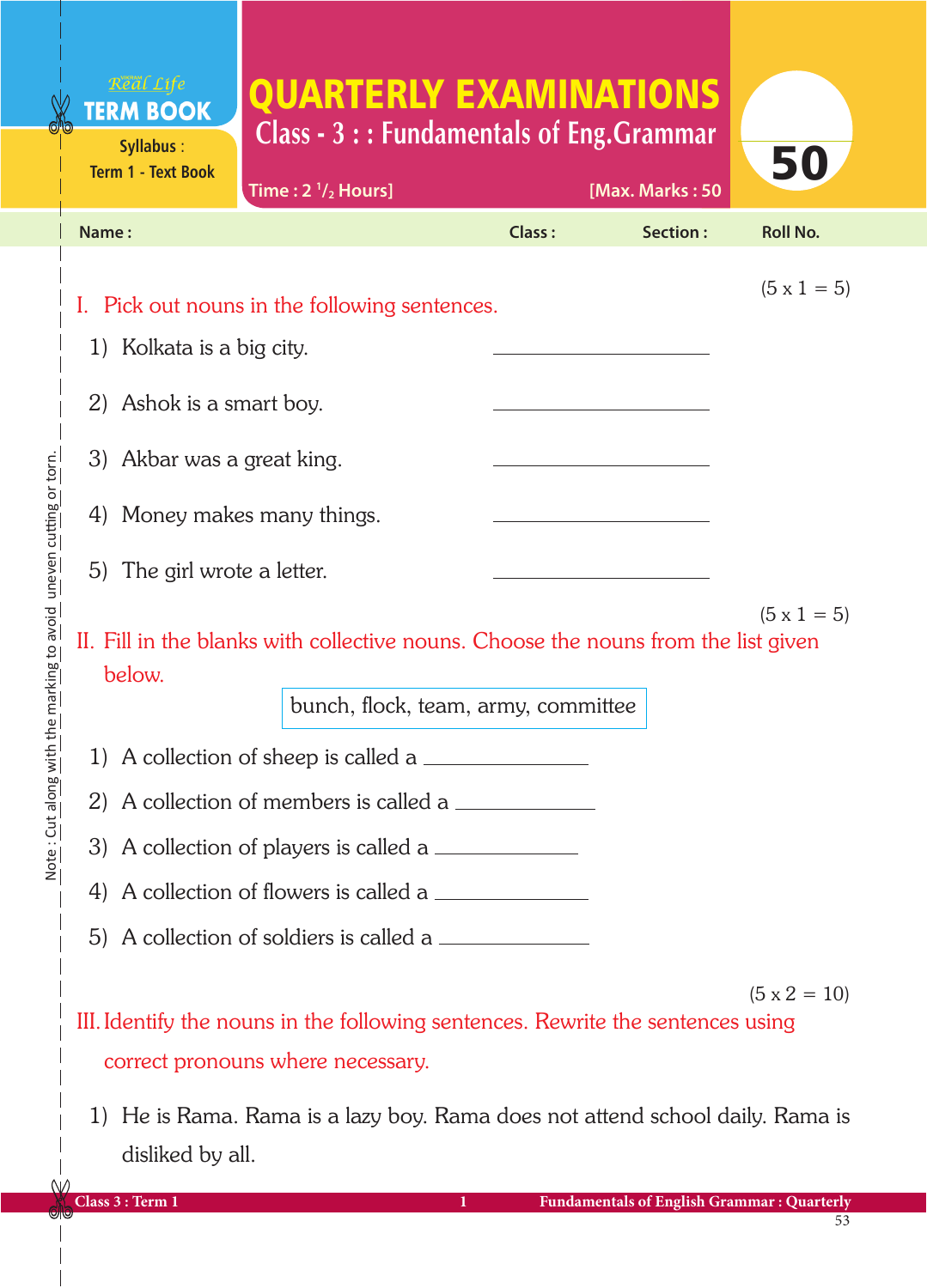- 2) Rama is good boy. Rama goes to school daily. Rama works hard.
- 3) My father gave me a pen. The pen is a new one. The pen is costly. I like the pen very much.
- 4) Asoka was a great king. Asoka fought many battles. Asoka gave up fighting at last. Asoka loved peace.
- 5) I have a book. The book has many pictures. The pictures are quite interesting.

|                                               | $(5 \times 1 = 5)$ |
|-----------------------------------------------|--------------------|
| IV. Choose the correct verb in the brackets.  |                    |
| 1) The police (encourage/arrest) the thieves. |                    |
| 2) Birds (build/throw) their nests.           |                    |
| 3) The cat (catches/praises) the mice.        |                    |
| 4) The cow (drinks /gives) milk.              |                    |
| 5) The hunter (kills/meets) the lion.         |                    |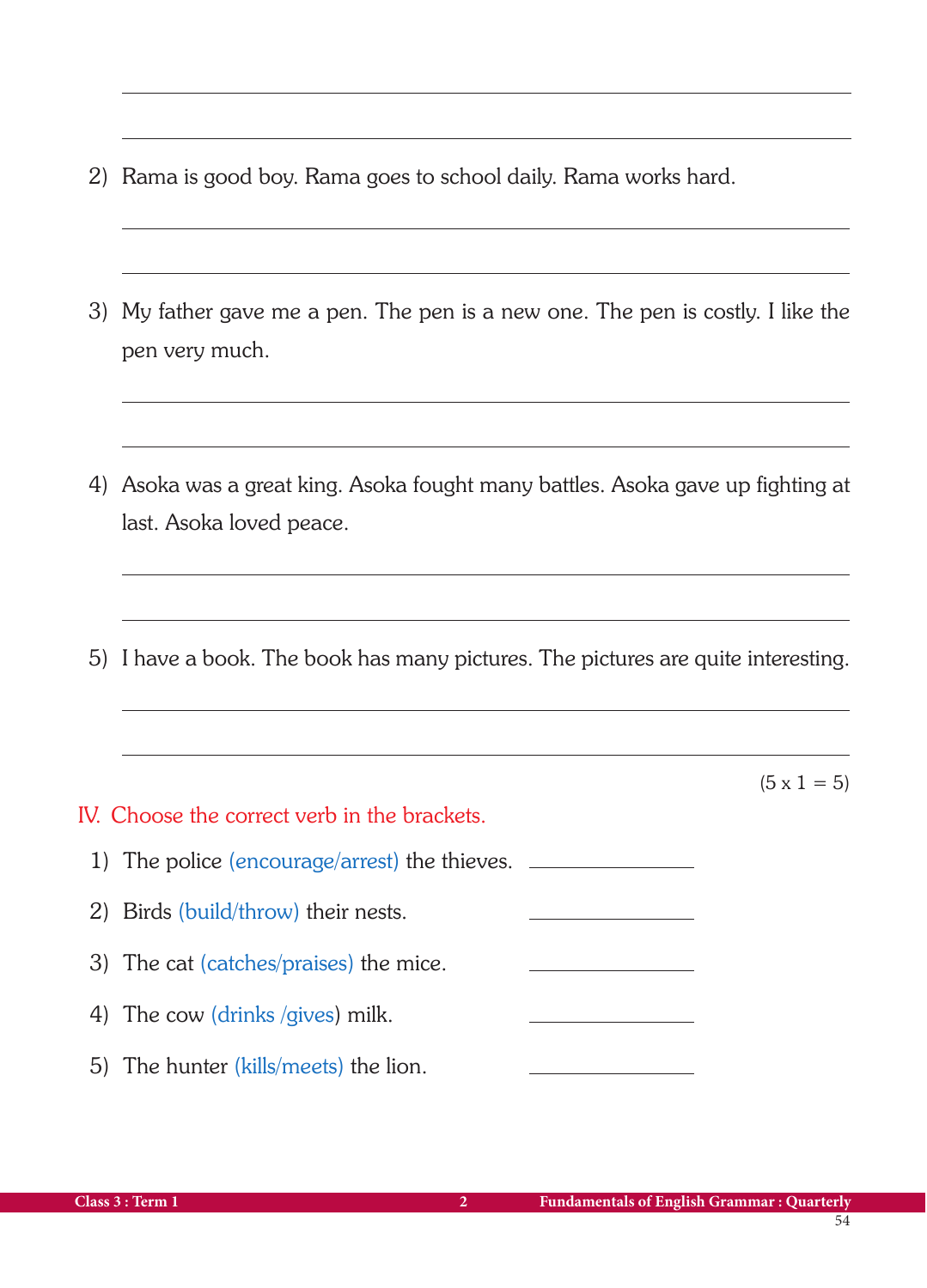## V. Match the verbs in A with their opposites in B.

|     | $\mathsf{A}$ | $\mathbf B$ |  |
|-----|--------------|-------------|--|
| 1)  | live         | depart      |  |
| 2)  | busy         | run         |  |
| 3)  | walk         | lead        |  |
| 4)  | rise         | finish      |  |
| 5)  | follow       | find        |  |
| 6)  | eat          | forget      |  |
| 7)  | borrow       | drink       |  |
| 8)  | begin        | set         |  |
| 9)  | give         | lend        |  |
| 10) | remember     | take        |  |

 $(5 \times 1 = 5)$ 

 $(5 \times 1 = 5)$ 

## VI. Pick up adverbs of manner in the following sentences.

- 1) The soldier fought bravely.
- 2) The baby slept soundly.
- 3) She always works hard.
- 4) He does his work happily.
- 5) The sun shines brightly.

## VII. Fill in the blanks with suitable prepositions.

- 1) Humpty Dumpty sat  $\frac{1}{1}$  a wall.
- 2) The little girl sat  $\_\_\_\_\_\_\$ a tree.
- 3) He hid  $\rule{1em}{0.15mm}$  the door.
- 4) We cannot live \_\_\_\_\_\_\_\_\_\_\_ water.
- 5) Jack and Jill went to fetch a pail water.